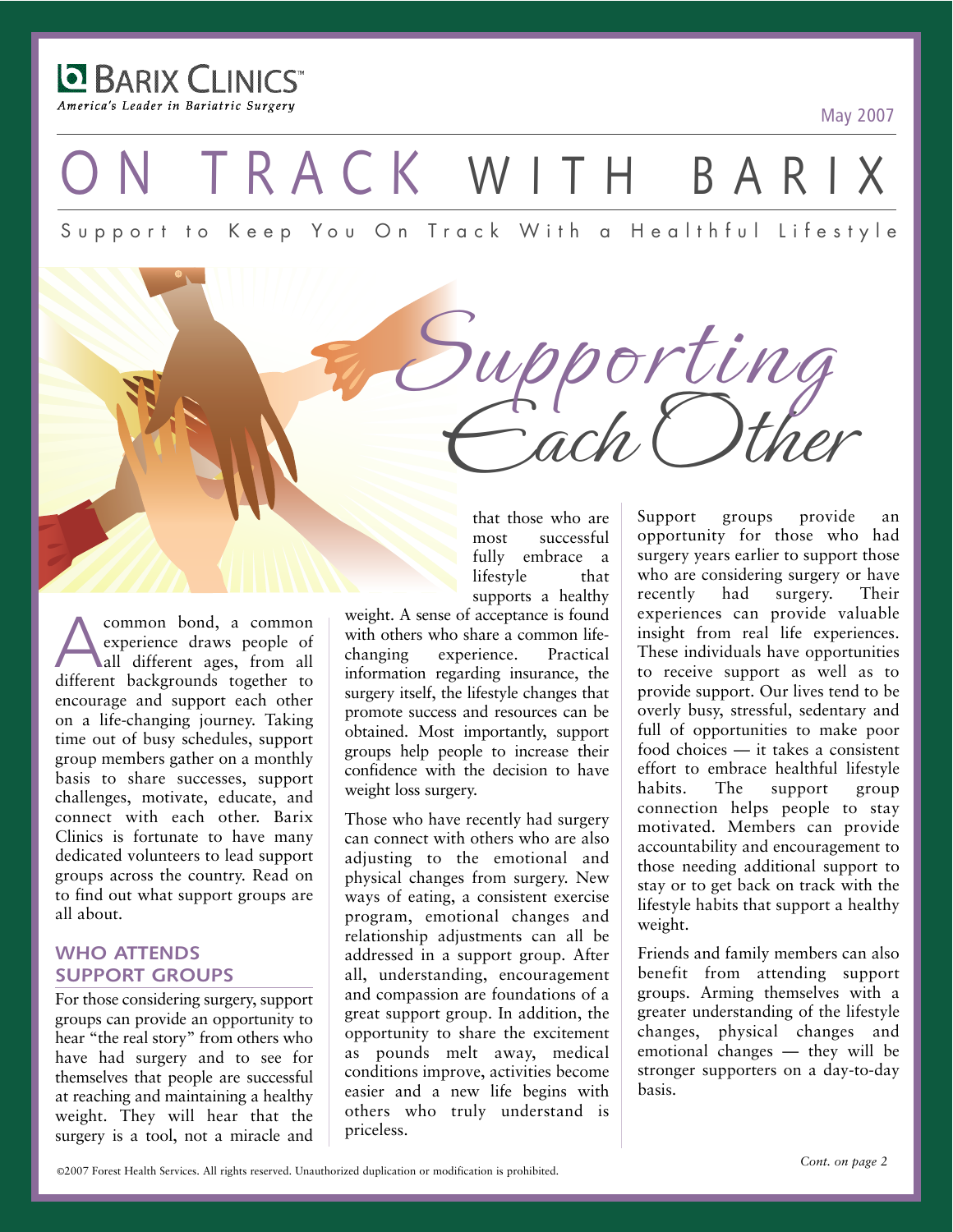## **BENEFITS OF ATTENDING SUPPORT GROUPS**

#### **Hope**

Hearing others' stories and seeing the physical results improves the confidence that reaching and maintaining a healthy weight is possible.

### **Connection**

No matter how supportive friends and family are about the decision to have weight loss surgery, you may find that others who have walked in your shoes are best able to understand and support you.

#### **Empowerment**

Increasing knowledge and learning skills that lead to success puts you in control of your lifestyle choices and ultimately your weight loss success.

#### **Self-confidence**

Knowing others who have been where you are can help you to manage the changes in your life with confidence.

## **MEMBERS SUPPORTING OTHER MEMBERS**

One of the most important things that members do for each other is to maintain a nonjudgmental attitude. They do this by accepting others for where they are in their ability to adjust to the physical and emotional changes of surgery, realizing that others have the right to make choices — right or wrong.

Members support others by accepting differences. Not all will experience the same levels of hunger, have the same ability to exercise, lose weight at the same rate or choose to meet protein goals in the same way. Those differences can enrich the group as people feel free to explore different ways within the Barix recommendations to reach and maintain a healthy weight.

Through the sharing of experiences, group members gain a sense of connectedness. Sometimes what one member shares is exactly what another member needed to hear to realize that he or she is not alone others have had similar experiences and made it through. Other times experiences will inspire and motivate members.

Knowing that a group of people care about you and want to see you do well can keep your focus on the positive lifestyle changes that need to occur for success. Members can provide accountability for your choices — sometimes gently challenging you to rethink your attitude or behavior.

Providing a listening ear can be a powerful support. Sometimes all other people need is an opportunity to talk candidly in a safe environment. They may not need advice or direction — just an opportunity to talk through and process their situation.

Members feel safe to express themselves when they know others will honor confidentiality. What is shared in the support group stays in the support group. This allows people the freedom to discuss personal information and receive support.

Members are most effective in supporting others when they maintain a positive perspective and are supportive of healthful lifestyle changes. Attitudes are very catchy-a positive attitude can impact others like nothing else. Each member can help by avoiding comparing acts of noncompliance, dominating the support group, gossiping or putting down others and negativity about Barix Clinics. Members will leave the meeting energized, recharged, and rededicated if a positive perspective prevails.

## **GET THE SUPPORT THAT YOU NEED**

Not all people are comfortable initially bringing up an issue or expressing their needs in a group setting. If you find that your needs are not being met at a support group, pull the leader aside or call prior to the next group. You may want to ask the leader to bring a specific topic to the group or to utilize question cards to solicit topics that members may want to discuss. You may need to give feedback regarding how the meeting time is utilized. Support group leaders should be open to the needs of the members and welcome feedback.

You may find that your current support needs are more than a support group can meet. You may need to hook up with a Barix Buddy for more frequent phone or email contact. This person may serve as an accountability partner to check in with once a week to report how you have done with your fitness goal or other challenge. You may find that it is time to work with a therapist to deal with some underlying issues that are resurfacing, as the excess weight is lost. Obtain the skills to overcome emotional eating with The Solution (*www.thepathway.org*). Look to friends and family members for dayto-day supports as you implement new healthful lifestyle habits, experience emotional changes and relationship adjustments. Support can come in many forms. Seek out the supports that best fit your needs.

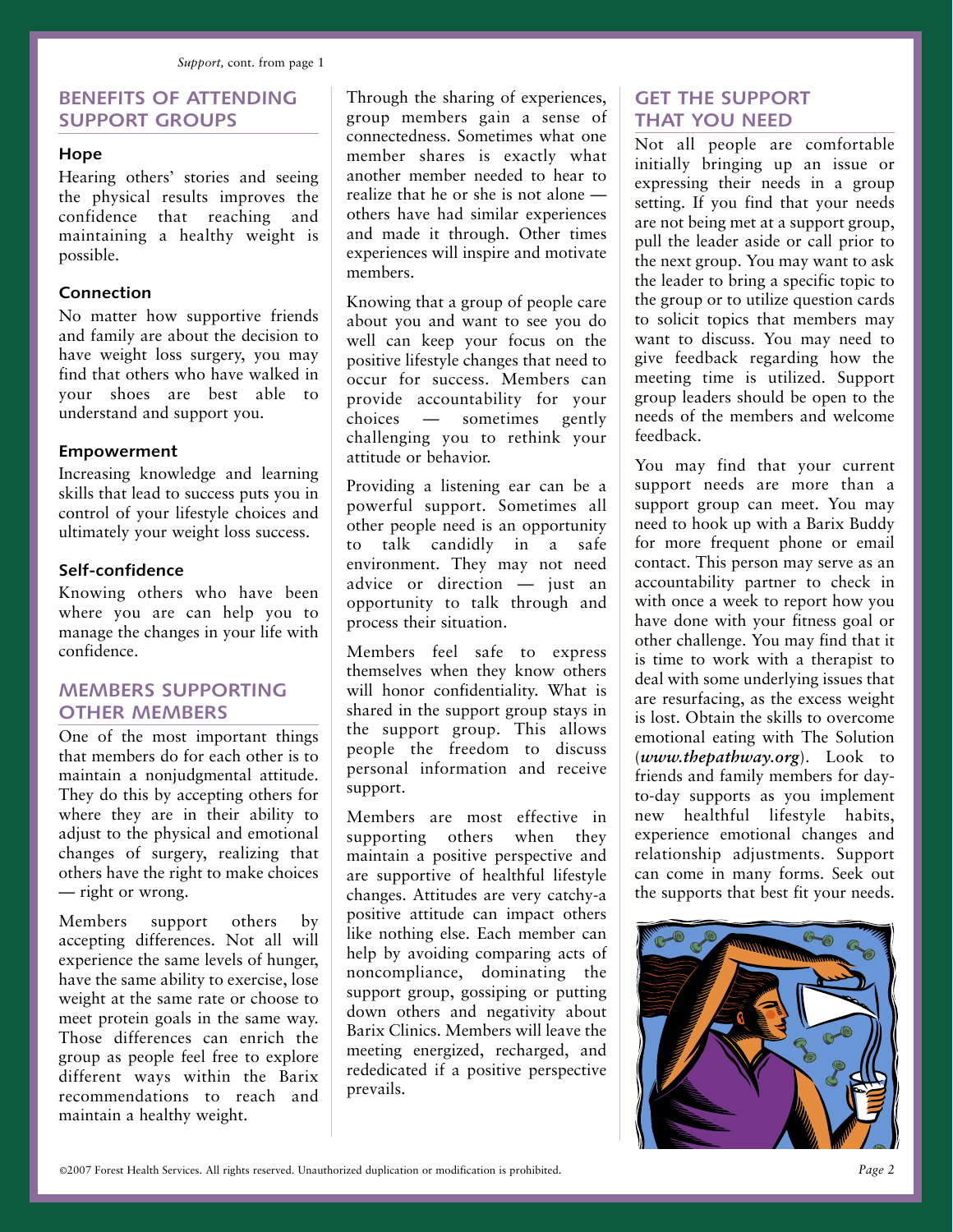

Going on an all-out-eating-binge between your<br>consultation and surgery is not in your best<br>interest. Gaining weight increases the fat stores,<br>which can make the surgery more difficult. It can also consultation and surgery is not in your best interest. Gaining weight increases the fat stores, which can make the surgery more difficult. It can also increase blood sugar and cholesterol levels, putting your good health at greater risk. Follow the *Barix Pre-Surgery Nutrition Guide* to fuel your body with the nutrients and energy it needs to be the best that it can be.

This guide will help you select healthy foods that will fuel your body with the nutrients it needs.

- Choose the number of servings listed in each food group daily for balanced nutrition. The serving sizes listed are small.
- Keeping portions small and eating six meals/snacks per day will help your body to keep in high gear throughout the day. You do not need to weigh and measure all of your food, but you do need to make sure that your serving sizes are not significantly larger than those listed below. You may want to measure 1/2 cup into your favorite glass and then use that glass for all beverages

and eye-ball the serving size. Do the same with a bowl of cereal or plate of mashed potatoes and then estimate the serving from there.

- Choose foods in their closest to nature form. For example, an apple is a better choice than apple juice because of the additional fiber provided; but apple juice is a better choice than apple pie filling with all the processing and sugar additives. Using the closest to nature approach will provide optimal nutrition and satisfaction and minimize unwanted added sugar and calories.
- Foods listed in the avoid column are higher in fat or sugar than recommended. Occasionally choosing a food that is higher in fat will not hinder your weight loss efforts. Choosing higher fat foods regularly will contribute to a higher calorie intake and may slow your weight loss. Foods with more than 2 grams of added sugar should be avoided — period. If you need a sweet fix, find a no added sugar alternative for an occasional treat.

## **MILK GROUP**

Foods and beverages from this group are generally a good source of protein and calcium. Choose four to six small servings each day.

| Choose                                | <b>Serving Size</b> | Avoid                   |  |
|---------------------------------------|---------------------|-------------------------|--|
| Skim, 1/2%, 1% milk                   | $1/2$ cup           | Flavored coffee creamer |  |
| Lowfat buttermilk                     | $1/2$ cup           | Regular yogurt          |  |
| Sugar-free nonfat yogurt              | $1/2$ cup           | Regular ice cream       |  |
| Lowfat frozen yogurt (no added sugar) | $1/2$ cup           | 2%, whole milk          |  |
| Lowfat cottage cheese                 | $1/4$ cup           | Cream, sour cream       |  |
| Lowfat cheeses                        | $1/2$ oz            | Regular cheese          |  |
| <b>FRUIT CRAUD</b>                    |                     |                         |  |

### **FRUIT GROUP**

Foods from this group are generally good sources of vitamins and fiber. Choose whole fruits in place of juice when possible. Choose a good Vitamin C source, such as an orange or grapefruit daily. Choose 4–6 small servings per day.

| Choose                                 | <b>Serving Size</b>                    | Avoid                                |
|----------------------------------------|----------------------------------------|--------------------------------------|
| Fresh fruits                           | 1/4 cup or 1/2 small Fruit pie filling |                                      |
| Frozen fruits without added sugar      | $1/4$ cup                              | Canned fruit in syrup, fruit sorbets |
| Canned fruits packed in water or juice | $1/4$ cup                              | Juices with added sugar              |
| Fruit juices without added sugar       | $1/4$ cup                              | Fruit drinks, V8 Splash              |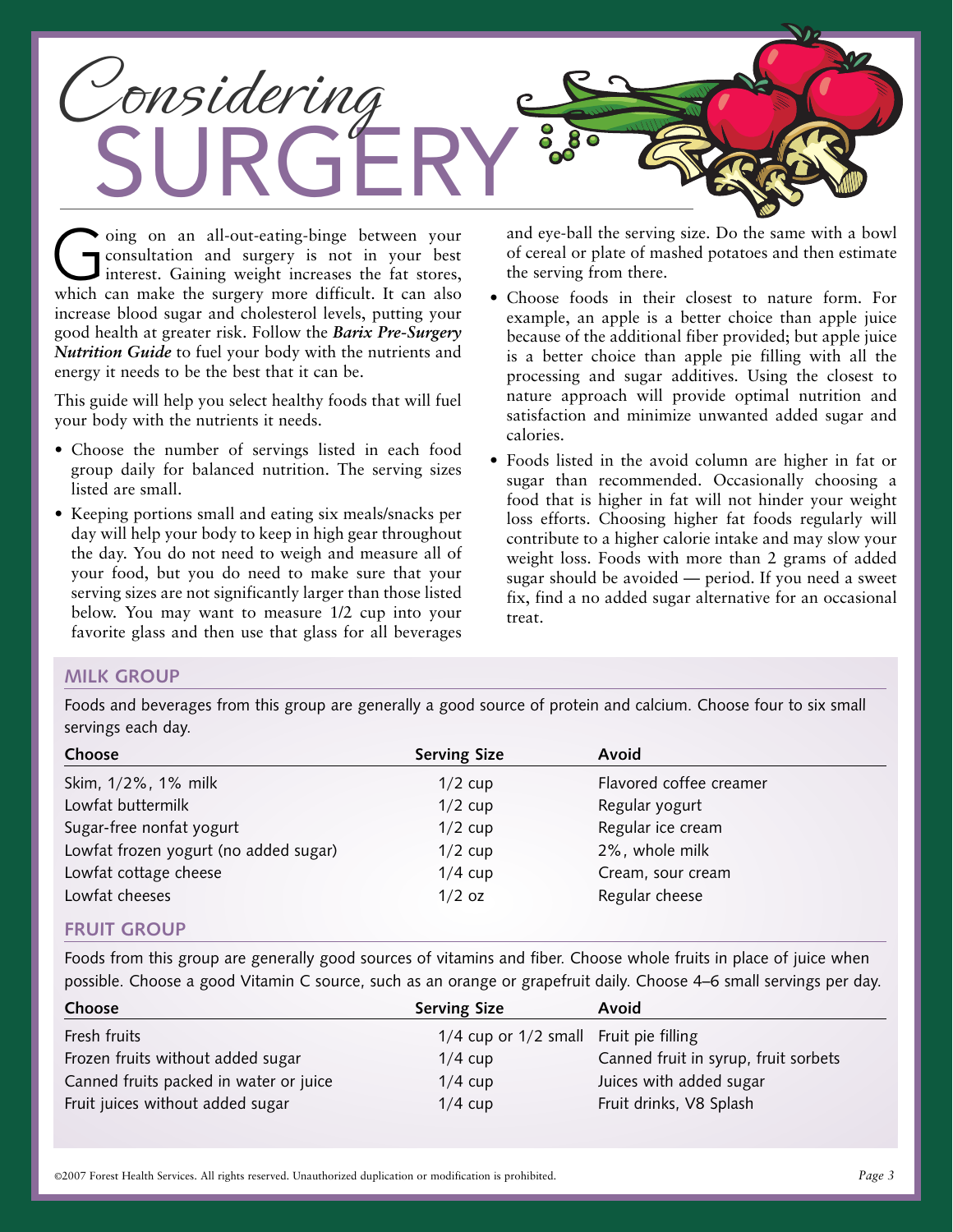## **MEAT GROUP**

Foods from this group are generally a very good source of protein. Choose six to eight ounces of lean meat, fish or poultry daily. Prepare with limited amounts of fat.

| Choose                                     | <b>Serving Size</b> | Avoid                            |
|--------------------------------------------|---------------------|----------------------------------|
| Lean cuts of meat with visible fat removed | 2 oz                | Higher fat cuts of meat          |
| Baked, broiled, steamed fish or shellfish  | 2 oz                | Beef brisket                     |
| Poultry, with skin removed                 | 2 <sub>oz</sub>     | Ground beef                      |
| Eggs or egg substitutes                    | 2 each              | Short ribs                       |
| Dried beans and peas                       | $1/2$ cup           | Organ meat                       |
| Lowfat refried beans                       | $1/2$ cup           | Bacon                            |
| Lowfat Garden Burgers or Veggie Dogs       | 2 oz                | Luncheon meat                    |
| Lean deli meats                            | 2 oz                | Peanut butter                    |
| Lowfat hot dogs or bologna                 | 2 oz                | Fried meats, meats with breading |

## **GRAIN GROUP**

Foods from this group are generally a good source of B-vitamins and fiber. Choose 6–8 small servings per day.

| Choose                        | <b>Serving Size</b> | Avoid                 |
|-------------------------------|---------------------|-----------------------|
| Whole grain breads            | $1/2$ slice         | Croissants            |
| Light or Less breads          | 1 slice             | <b>Butter rolls</b>   |
| English muffins               | 1/4                 | <b>Biscuits</b>       |
| Saltine crackers              | 4 each              | Pancakes              |
| <b>Breadsticks</b>            | $1/2$ oz            | Theater popcorn       |
| <b>Rice</b>                   | $1/4$ cup           | Regular micro popcorn |
| Pasta                         | $1/4$ cup           | Donuts                |
| Cereal with low sugar content | $1/4$ cup           | Danish                |
| Hamburger bun                 | 1/4                 | <b>Muffins</b>        |
| Flour or corn tortilla        | 1 small             | Granola               |
| Light microwave popcorn       | 1 cup               | Sweetened cereals     |
| Pretzels                      | $1/2$ oz            | Fruit breads          |

## **VEGETABLE GROUP**

Foods from this group are generally rich in vitamins and fiber. Choose a dark green leafy and yellow or orange vegetable three times each week for Vitamin A. Choose 5–7 small servings daily.

| Choose                                                                                                     | <b>Serving Size</b> | Avoid                                               |
|------------------------------------------------------------------------------------------------------------|---------------------|-----------------------------------------------------|
| Fresh vegetables                                                                                           | $1/4$ cup           | Vegetables prepared with butter, cheese<br>or sauce |
| Frozen vegetables without added sugars                                                                     | $1/4$ cup           | Vegetable juices with added sugars                  |
| Canned vegetables without added sugars                                                                     | $1/4$ cup           | Canned or frozen vegetables with added<br>sugars    |
| Raw, leafy greens                                                                                          | $1/2$ cup           |                                                     |
| ©2007 Forest Health Services. All rights reserved. Unauthorized duplication or modification is prohibited. |                     | Page 4                                              |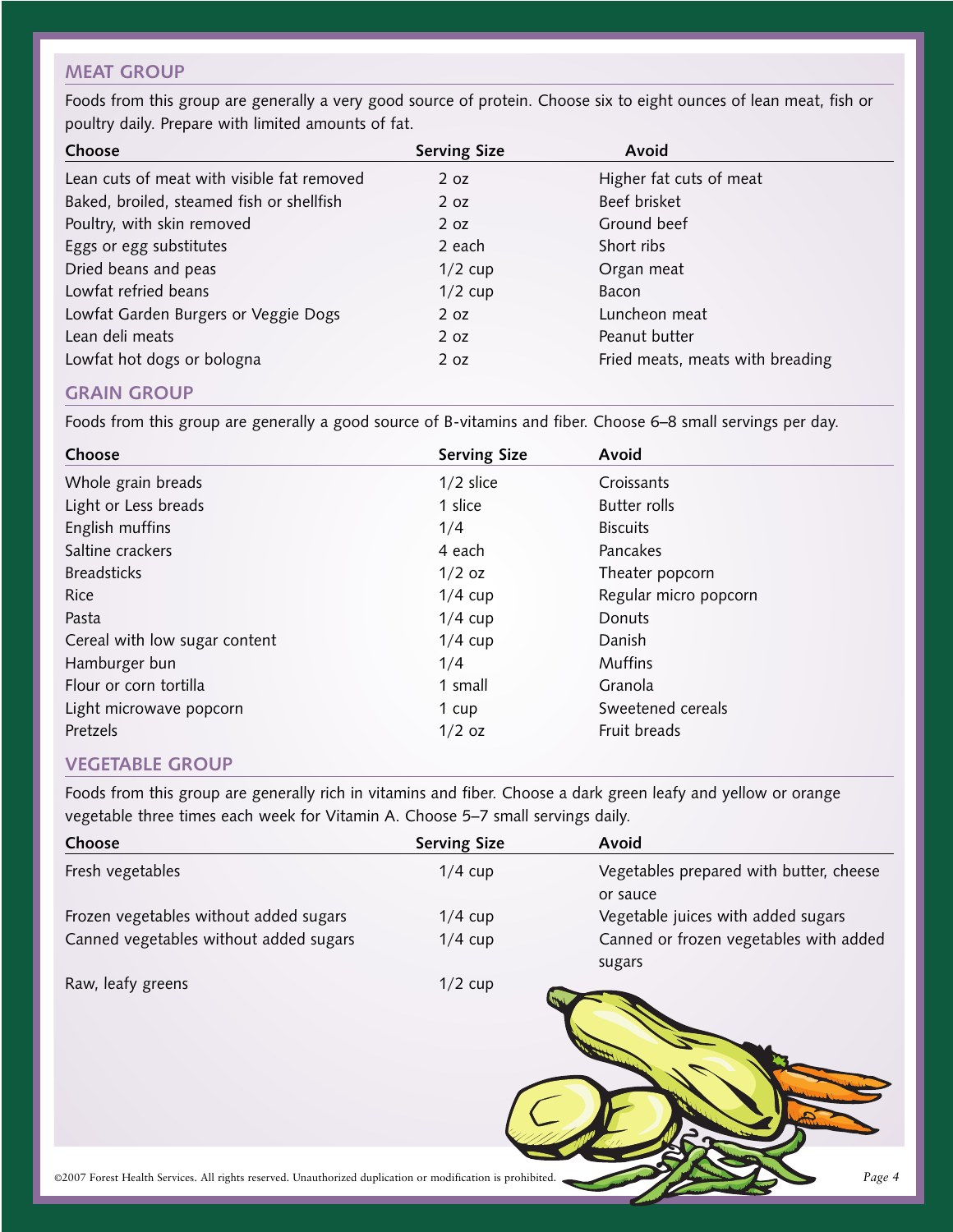## SUPPORT GROUP MISSION STATEMENT

The Barix Clinics Support Group mission is to help Barix patients to be successful in achieving their weight loss goals by:

*Providing a positive, supportive environment in which ongoing education and mutual support and encouragement can take place and through fostering and facilitating the development of supportive personal relationships between patients.*

## WHY SUPPORT GROUPS?

<sup>~</sup>From Barix Support Group Leaders

A lot of times during my hectic life, the fact that I have had WLS gets lost. And knowing that at least once a month I will make a connection with people who know and understand what life change I have made and I'll be able to share what is going on makes all the difference in the world to me.

~Shirley R.

Support Groups help me to remain focused on learning to take care of myself. I am comforted by shared experiences and difficulties, challenged to learn more and help others, and inspired by the wonderful people I have come to know and share.

~Candace H.

Although our individual experiences are unique, there is something incredibly comforting in knowing that my emotional and physical challenges as a WLS post-op are SHARED within a setting where others truly "get it." (Rather than glazed eyes, head nodding and interrupting to ask: "Hey doesn't that cheesecake sound great!?")

 $\sim$ Judy G.

I lead support meetings for two reasons. One, they are the best way to allow people to realize that they have real problems. Two, the same people can find that there are real solutions and that surgery is actually only one of the smaller ones.

~Shauna D.

When I leave my support group meeting, I feel.....*empowered.*

~Tammy N.



## **HOW TO START A BARIX CLINICS SUPPORT GROUP**

If you are interested in starting and leading a Barix support group in your area, you can find information and complete an online application *(www.barixclinicsstore.com/id454. html*). Support group leaders are volunteers who have had bariatric surgery at Barix Clinics at least 6 months ago. They are dedicated to following the Barix Clinics recommendations for lifestyle habits that support a healthy weight and are current with lab tests and office visits. Most of all they have the desire and willingness to support others who have had weight loss surgery.

These volunteer positions do take a significant commitment of time and energy. In addition to facilitating the support group meeting, providing accurate information and ongoing education about the Barix program, leaders have other responsibilities. These include maintaining a positive supportive environment, serving as a role model to members of the support group, securing an appropriate meeting place, communicating any significant developments in the meetings, changes in meeting times or locations and faithfully attending their support group meeting.

Support group leaders are very passionate about the difference that bariatric surgery has made in their lives. They have a strong desire to celebrate the success of others and help others through challenges. Support group leaders gain personal satisfaction and community recognition in their role by delivering quality educational resources, emotional support, and fellowship to others, assisting them in finding a new life — free of their excess weight.

©2007 Forest Health Services. All rights reserved. Unauthorized duplication or modification is prohibited.